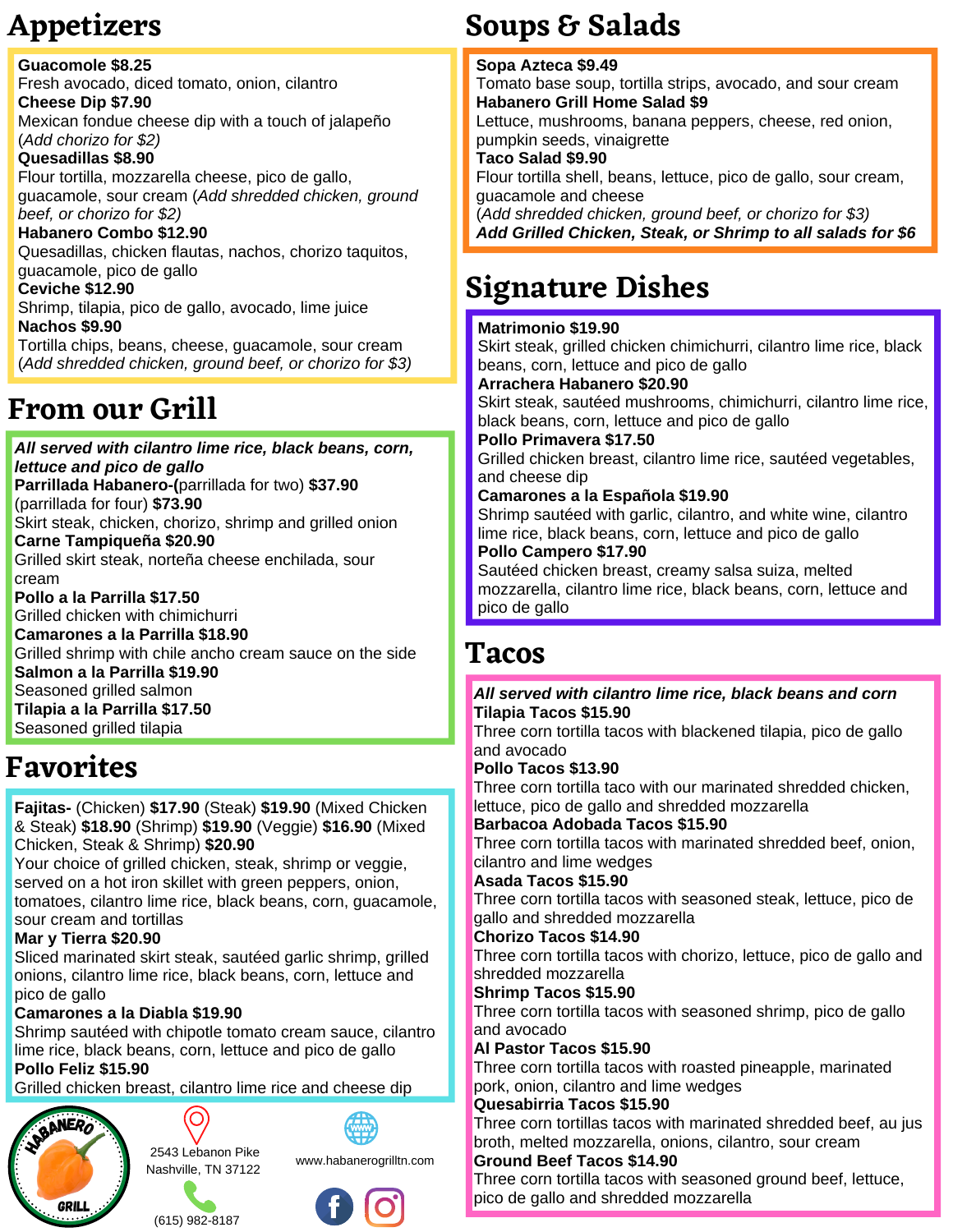# **Classics**

sour cream

**Red Wines \$7**

(Cabernet Sauvignon, Merlot)

|  | All served with cilantro lime rice, corn, black beans, lettuce<br>and pico de gallo<br><b>Beef Tamales \$13.90</b><br>Two beef tamales with Norteña sauce<br><b>Chicken Tamales \$13</b><br>Two chicken tamales with India sauce<br><b>Chile Relleno \$13</b><br>One egg battered poblano pepper, filled with cheese, topped<br>with salsa and sour cream<br>Enchiladas \$13.50<br>Three enchiladas your choice of shredded chicken, ground beef,<br>chorizo, veggie, or cheese. Barbacoa (shredded beef) for \$2.                                                                                                                                                                                                                                                 | Flan de Coco \$7.90<br>Caramalized Mexican coconut custard<br>Pan de Elote \$7.90<br>Sweet warm corn bread with vanilla ice cream<br>Sopapillas \$7.00<br>Fried flour tortilla topped off with honey, powdered sugar,<br>and whip cream<br>Fried Ice Cream \$7.00<br>Fried vanilla ice cream scoop with whip cream and<br>chocolate glaze<br>Canelito (digestif) \$4<br>Tequila shot glass, cinnamon, vanilla, cream, cajeta |                                                                                                                                                                                                                                                                 |
|--|--------------------------------------------------------------------------------------------------------------------------------------------------------------------------------------------------------------------------------------------------------------------------------------------------------------------------------------------------------------------------------------------------------------------------------------------------------------------------------------------------------------------------------------------------------------------------------------------------------------------------------------------------------------------------------------------------------------------------------------------------------------------|------------------------------------------------------------------------------------------------------------------------------------------------------------------------------------------------------------------------------------------------------------------------------------------------------------------------------------------------------------------------------------------------------------------------------|-----------------------------------------------------------------------------------------------------------------------------------------------------------------------------------------------------------------------------------------------------------------|
|  | Choose between salsa Norteña, India, Suiza or Mole<br><b>Burritos \$13.90</b><br>Three burritos with refried beans and your choice of shredded<br>chicken, ground beef, chorizo, veggie, or cheese. Barbacoa<br>(shredded beef) for \$2. Make them suizos for \$2 (salsa<br>suiza, cheese and sour cream)<br>Chimichangas \$12.50<br>Two chimichangas with refried beans, salsa suiza, and sour<br>cream. Your choice of shredded chicken, ground beef, chorizo,<br>veggie, or cheese. Barbacoa (shredded beef) for \$2<br><b>Flautas \$13.90</b><br>Three shredded chicken flautas topped with avocado cream<br>sauce and sour cream. Barbacoa (shredded beef) for \$2.<br><b>Tostadas \$13.50</b><br>Two tostadas with refried beans and your choice of shredded | <b>Sides</b>                                                                                                                                                                                                                                                                                                                                                                                                                 | <b>Extras</b>                                                                                                                                                                                                                                                   |
|  |                                                                                                                                                                                                                                                                                                                                                                                                                                                                                                                                                                                                                                                                                                                                                                    | Cheese Dip \$2.50<br>Guacamole \$2.90<br>Sour Cream \$1.50<br>Pico De Gallo \$1.90<br><b>Shredded Cheese \$1.90</b><br>Avocado \$2.90<br><b>Chiles Toreados \$2.50</b><br>Jalapeño Picado \$1<br><b>Flour Tortillas \$1</b><br><b>Corn Tortillas \$1</b><br>Chimichurri \$1.90                                                                                                                                               | <b>Truffle Fries \$4.90</b><br><b>French Fries \$4.50</b><br><b>Cilantro Lime Rice \$3.50</b><br><b>Black Beans \$3.50</b><br><b>Corn \$3.50</b><br><b>Cilantro Lime Rice, Black</b><br><b>Beans and Corn \$5</b><br><b>Grilled Veggies \$5.90</b><br>Kids Menu |
|  | chicken, ground beef, chorizo or veggie. Barbacoa (shredded                                                                                                                                                                                                                                                                                                                                                                                                                                                                                                                                                                                                                                                                                                        |                                                                                                                                                                                                                                                                                                                                                                                                                              | Ouscadillas & Fries ¢7                                                                                                                                                                                                                                          |

**Desserts**

**Quesadillas & Fries \$7 Steak & Fries \$8.90 Chicken & Fries \$8 Shrimp & Fries \$8.90**

# **Margaritas 16oz/60oz**

*beef) for \$2.* Topped of with lettuce, pico de gallo, cheese and

**House Margarita \$7.90 / Flavor Margarita \$8.90 (**Mango Habanero, Mango, Strawberry, Habanero, Tamarindo, Guayaba, Blueberry, Cucumber Habanero, or Skinny) / **Top Shelf Margarita \$9.90 / Pitcher House Margarita \$27.60 / Pitcher Flavor Margarita \$31.60 / Pitcher Top Shelf \$35.60**

| <b>Mojitos</b>                                                                                                   |                                                                                                               | <b>Signature Drinks Non Alcoholic Beverages</b>                                                                                                                                                                   |  |
|------------------------------------------------------------------------------------------------------------------|---------------------------------------------------------------------------------------------------------------|-------------------------------------------------------------------------------------------------------------------------------------------------------------------------------------------------------------------|--|
| <b>Mojito \$7.90</b><br><b>Flavor Mojito \$8.90</b><br>(Habanero, Strawberry,<br>Mango, Tamarindo,<br>Blueberry) | <b>Habanero Old Fashion \$8</b><br>Sangria \$7.90<br><b>Cantarito \$8</b><br>Michelada \$8<br>Piña Colada \$8 | <b>Soft Drinks \$2.50-Coca Cola, Diet Coke, Fanta, Sprite,</b><br>Dr. Pepper, Ginger Ale, Club Soda<br>Ice Tea \$3 / Coffee \$3 / Bottled Water \$2 / Juice \$3-<br>Apple, Orange, Pineapple<br>Milk \$3<br>Beer  |  |
| <b>Wines</b>                                                                                                     | Paloma \$8<br><b>Tequila</b>                                                                                  |                                                                                                                                                                                                                   |  |
| <b>White Wines \$7</b><br>(Pinot Grigio, Chardonnay,<br>Sauvignon Blanc,<br>Champagne)<br>Dad Wings ¢7           | <b>Silver \$7.90</b><br>Reposado \$8.90<br>Añejo \$9.90<br>(Cabrito, Centenario,                              | <b>Mexican Beer \$4.75</b><br>(Corona Extra, Dos Equis Laguer, Dos Equis Amber,<br>Modelo Especial, Negra Modelo, Pacifico, Sol, Tecate,<br>Victoria)<br>Cooreliabt @1.25   Millor Lito @1.25   Ctalle, Artois @5 |  |

Corralejo, Don Julio,

Patron)

**Coors Light \$4.25 / Miller Lite \$4.25 / Stella Artois \$5 / Lagunitas IPA \$5 / Yazoo Dos Perros \$5**

**Please note a 15% LBD Tax and Sales Tax will be included on your final bill.**

\*Consuming raw or undercooked meats, poultry, seafood, shellfish or eggs may increase your risk of foodborne illness. **Please let you server know if you have any food allergies.**